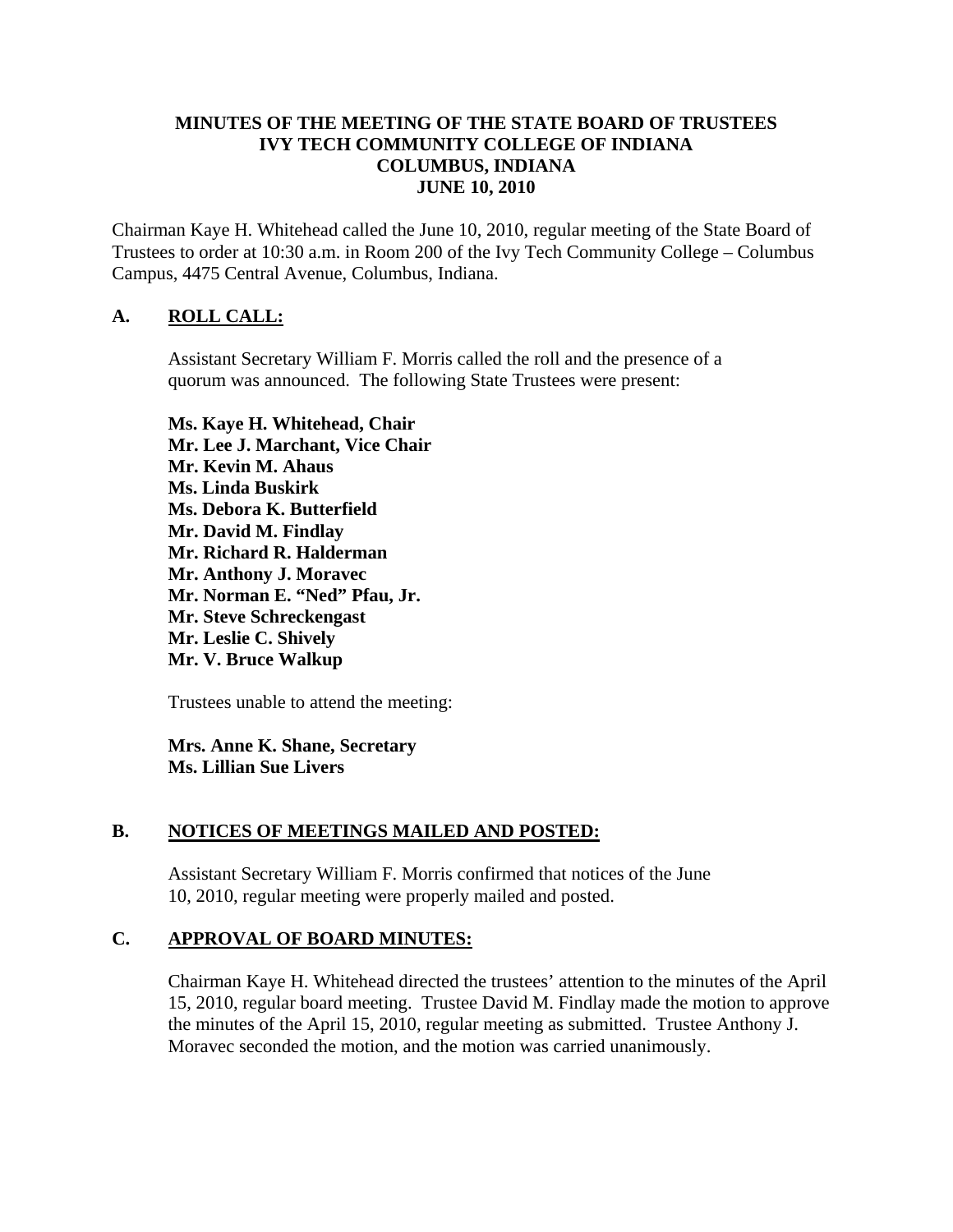## **D. COMMITTEE REPORTS:**

- **Item 1** Chairman Whitehead reported that there had been no Executive Committee meetings held since the Board last met.
- **Item 2** Chairman Whitehead called upon Trustee Norman E. "Ned" Pfau, Jr. for the **Budget and Finance Committee Report**. Trustee Pfau reminded the trustees of the detailed discussions of the following resolutions during the committee meetings the previous afternoon and moved for the approval of:

### **Resolution Number 2010-30, Approval of the College 2010-Fiscal Year Internal Operating Budget**

Trustee Moravec seconded the motion, and the motion carried unanimously.

#### **Resolution Number 2010-31, Approval of Three-Year Agreements with Eleven Furniture Suppliers**

Trustee Moravec seconded the motion, and the motion carried unanimously.

## **Resolution Number 2010-32, Approval of Information Technology Consolidation Project Consulting Services Contract with G2 Group, Inc.**

Trustee Richard R. Halderman seconded the motion, and the motion carried unanimously.

Trustee Pfau said that the Committee heard a report from Vice President for Finance and Treasurer Bob Holmes that the College's bond rating has moved up from an AA- to an AA according to Fitch Ratings.

Speaking on behalf of the Sellersburg Region, Trustee Pfau presented President Snyder with an Ivy Tech logo tie that is being used as a marketing and fundraising item for that region.

**Item 3** At this time to accommodate Trustee V. Bruce Walkup's schedule, Chairman Whitehead called on him to give the **Buildings, Grounds, and Capital Committee Report**. Trustee Walkup reminded the trustees of the detailed discussions of the following resolutions during the committee meetings the previous afternoon and moved for the approval of:

> **Resolution Number 2010-34, Approval of the Ivy Tech Community College of Indiana Legislative Request for Capital Funds for the 2011-13 Biennium and the Ten-Year Capital Improvement Plan for 2011-21**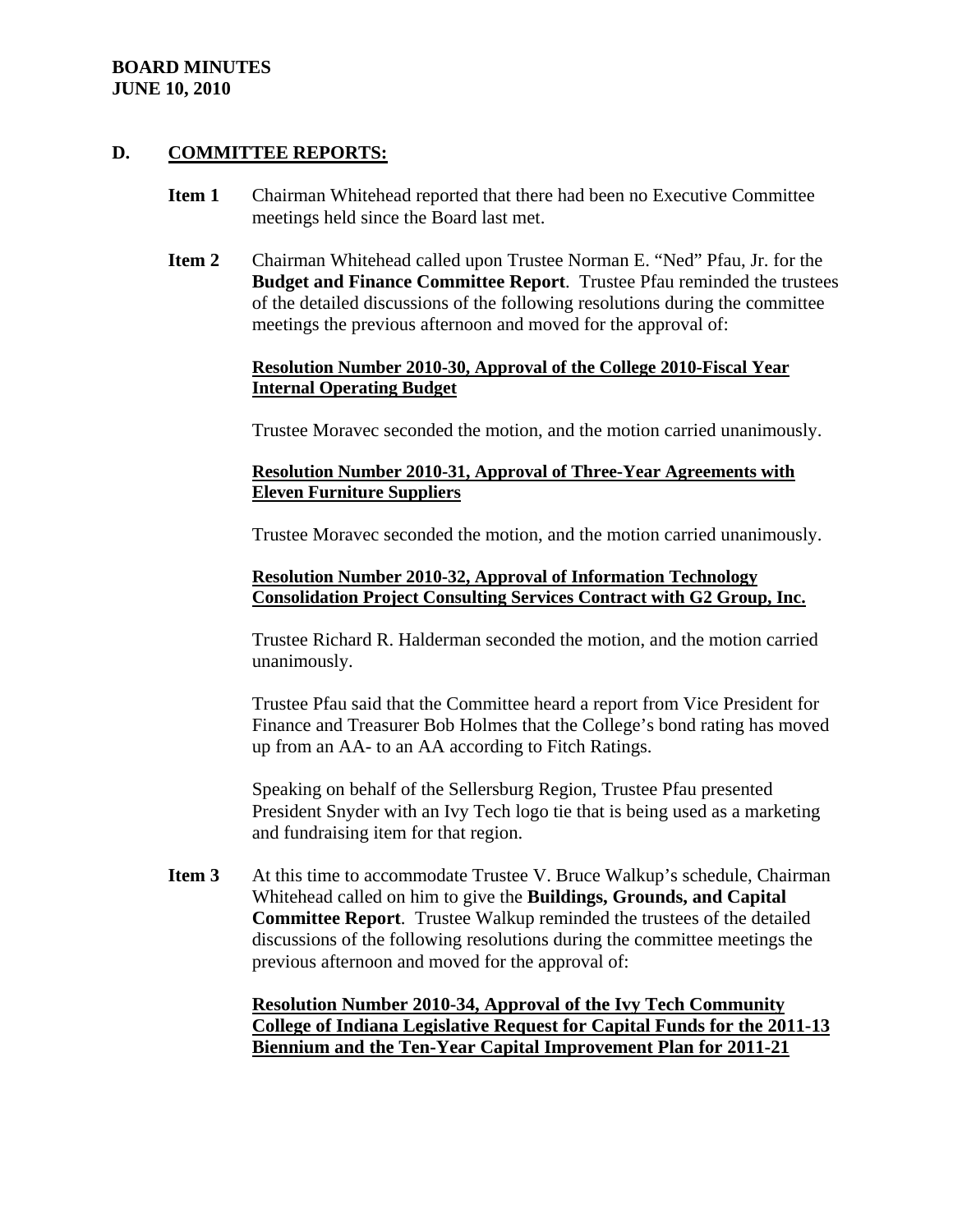Trustee Moravec seconded the motion, and the motion carried unanimously.

## **Resolution Number 2010-35, Approval to Receive Approximately 6.67 Acres of Land in Warsaw as a Gift from the City of Warsaw, Region 2/North Central**

Trustee Findlay commented that this is a very generous act on behalf of the City of Warsaw and represents part of the great partnership that will be developed in a community within the North Central Region. He said that this has allowed the College to acquire the needed acreage for the campus and for future expansion. Trustee Findlay seconded the motion, and the motion carried unanimously.

## **Resolution Number 2010-36, Approval to Dispose of College Land in Anderson Not Needed by the College by an Exchange for Improved Property Between Anderson and Alexandria, Region 6/East Central**

Trustee Steve Schreckengast seconded the motion, and the motion carried unanimously.

## **Resolution Number 2010-37, Approval to Exercise a Two-Year Renewal Option for the Connersville Instructional and Technology Center, Region 9/Whitewater**

Trustee Halderman seconded the motion, and the motion carried unanimously.

At this time during the regular meeting, Chairman Whitehead called a public hearing for the consideration and awarding of public works contracts. Trustee Walkup made the motion to approve **Resolution Number 2010-38** for the approval of the Indianapolis Fall Creek expansion new construction and renovation project bid package four contracts. Trustee Pfau seconded the motion. Chairman Whitehead asked if anyone in attendance had anything to present to the Board regarding this resolution or any questions about this resolution, and no one came forward. Chairman Whitehead called for a vote to approve **Resolution Number 2010-38, Approval of Indianapolis Fall Creek Expansion New Construction and Renovation Project Bid Package Four Contracts, Region 8/Central Indiana**, and the motion carried unanimously.

Concluding his report, Trustee Walkup made the motion to approve **Resolution Number 2010-39** for the approval of the Warsaw new construction project bid package one contracts in Warsaw. Trustee Findlay seconded the motion. Chairman Whitehead asked if anyone in attendance had anything to present to the Board regarding this Resolution or any questions about this about this resolution, and no one came forward. Chairman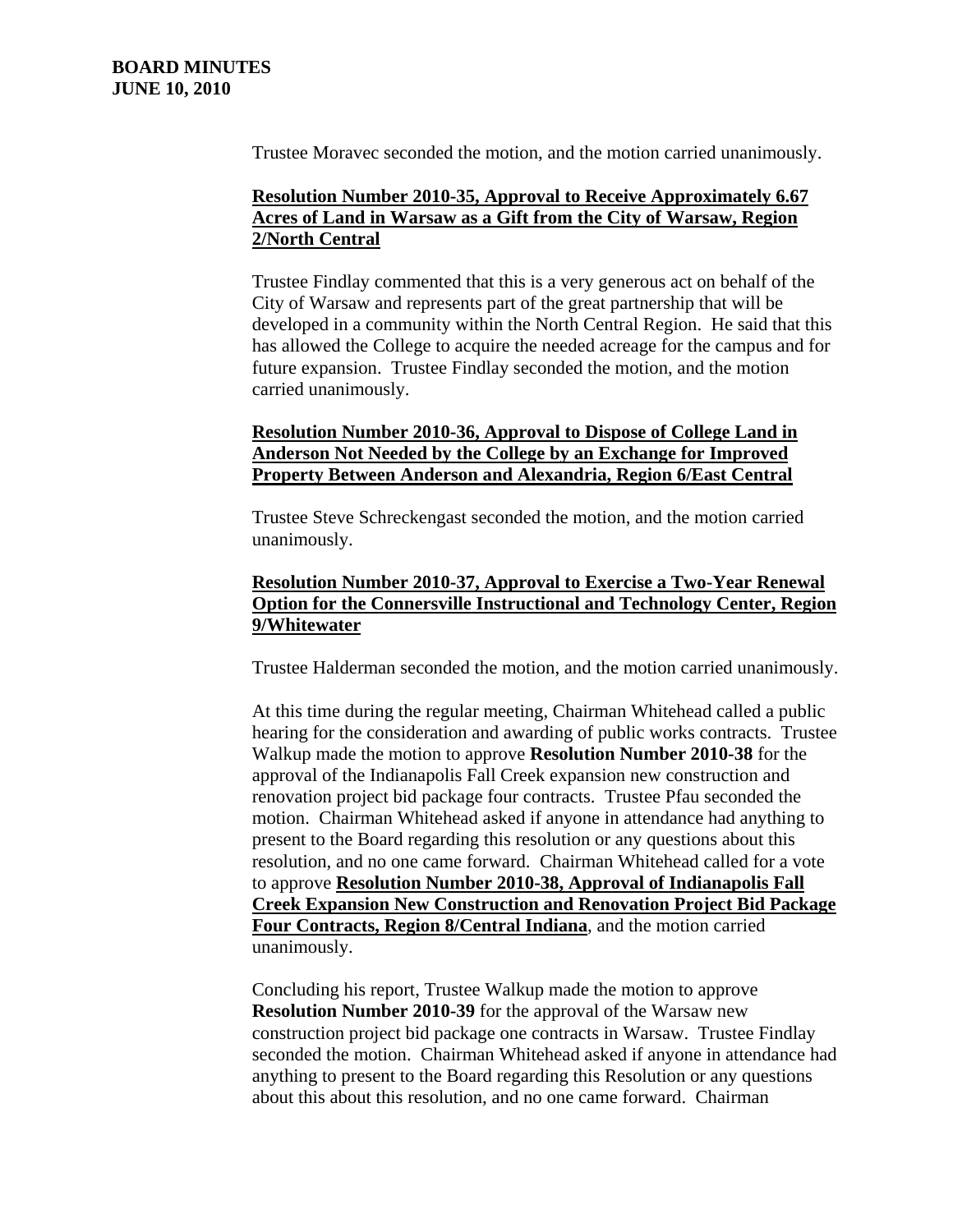Whitehead called for a vote to approve **Resolution Number 2010-39, Approval of Warsaw New Construction Project Bid Package One Contracts, Region 2/North Central Indiana**, and the motion carried unanimously. Chairman Whitehead closed the public hearing.

**Item 4** Chairman Whitehead called on Trustee Linda Buskirk for the **Planning and Education Committee Report**.

> Trustee Buskirk reminded the trustees of the detailed report and discussion during the previous day's Planning and Education Committee meeting and moved to approve **Resolution Number 2010-33, Approval of New Programs**. Trustee Moravec seconded the motion, and the motion carried unanimously.

Trustee Buskirk reported that the Committee heard updates on student financial aid trends and the Achieving the Dream (ATD) interventions that were approved by the Senior Leadership Council to improve student success and retention.

- **Item 5** Chairman Whitehead called on Trustee David M. Findlay for the **Audit Committee Report**. Trustee Findlay reported that there were no action items to bring before the Board. He reported that the Committee heard from Executive Director of Internal Audit Mike Davis who provided an update on the 2009-10 audits and the progress against the audit plan. The Committee also reviewed the three-year audit plan and the internal audit focus on technology, construction, and financial aid. They also reviewed audit reports that were issued in the last two months.
- **Item 6** Chairman Whitehead called on Trustee Steve Schreckengast for the **Workforce and Economic Development Committee Report**. Trustee Schreckengast reported that there were no action items to bring before the Board. He reported that the Committee heard from Ms. Sue Smith, Executive Director for WED at the Columbus Region, who spoke about the region's partnerships with Cummins and Honda. The Committee was also introduced to the new Grants Director, Matt Hawkins, and learned more about his role in the WED department. Trustee Schreckengast said that Committee also heard from Vice President for WED Susan Brooks and Vice President for Program Analysis and Engagement Jeff Terp about an upcoming National Association of Manufacturing Skills Certification Systems project in which Ivy Tech is one of five states to participate. Concluding his report, Trustee Schreckengast reminded the trustees of the upcoming visit on June 16 by U. S. Assistant Secretary of Labor, Jane Oates, and encouraged them to attend.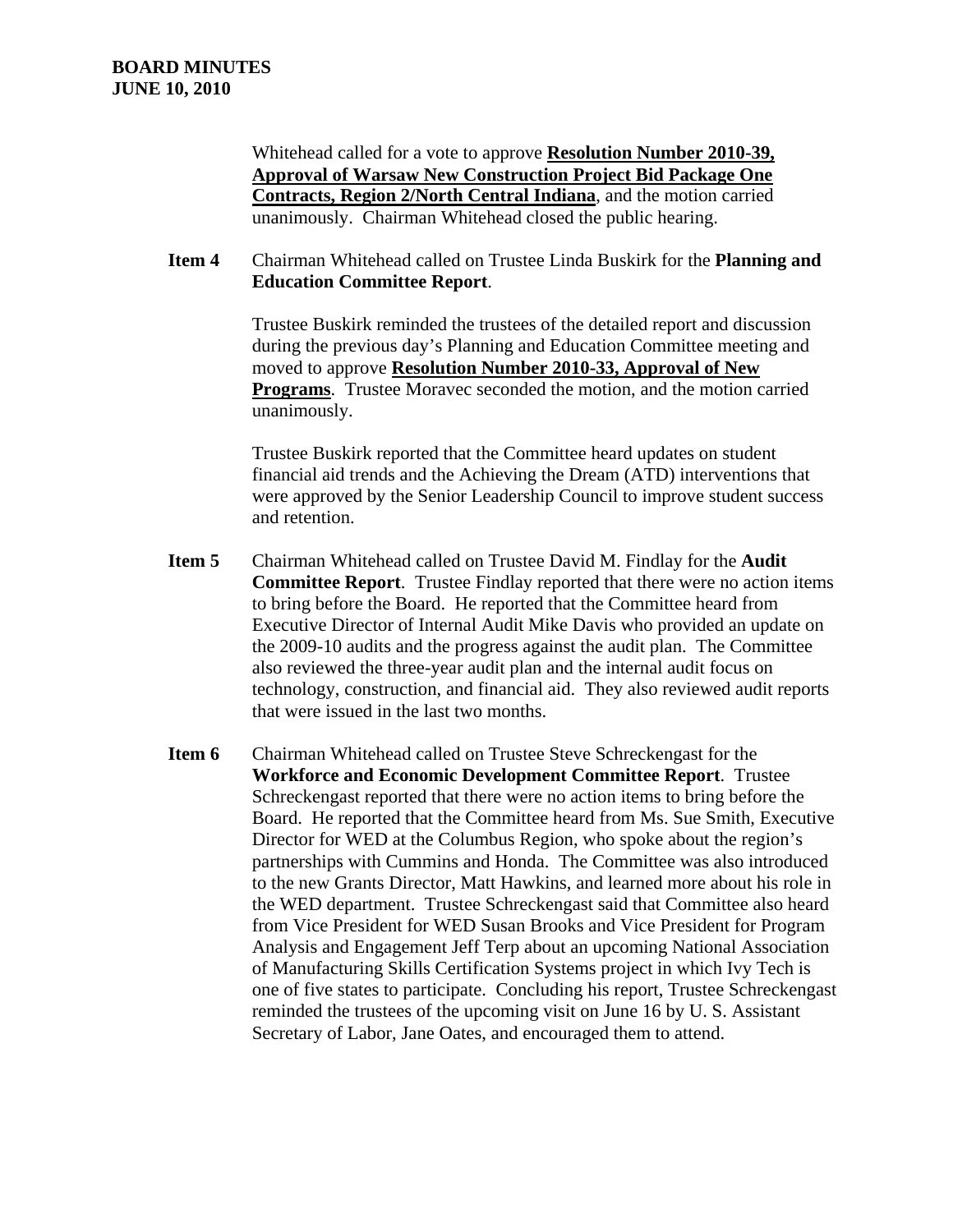### **E. TREASURER'S REPORT:**

Chairman Whitehead called on Bob Holmes, Vice President for Finance and Treasurer, for the **Treasurer's Report**.

• Vice President Bob Holmes reported that we have completed 11 months of the 2009- 10 fiscal year, and we will begin the year-end close process in about three weeks. While the year has had its economic challenges, the College is ending 2009-10 in solid financial shape. Through May, our revenues have increased by nearly \$70 million over the same date a year ago. This growth is primarily the result of our enrollment growth: student fee revenues are up about \$64 million. State appropriations continue to arrive as budgeted, which was discussed during yesterday's Budget and Finance Committee meeting. This is good news compared to what other states are experiencing. State appropriations are up \$6.5 million over last year, and nearly all of that is due to state reimbursement of debt service payments for our new academic buildings in Elkhart, Warsaw, Sellersburg, Indianapolis, Fort Wayne, Logansport, and Greencastle—all projects that were funded by our last two bond issues. Investment income is down about \$800,000 from last year as a result of falling interest rates. Other income and transfers in are running about even with last year. The minor decline we had is a result of completing the three-and-a-half year Banner Integrated Information Systems project in August and reducing the transfers in of money that we saved up over several years to pay for that project. Total expenses are up about \$26.5 million compared to last year, so we continue to have a positive differential. Compensation costs have increased by \$17 million, primarily due to adding new full- and part-time faculty and staff to serve the roughly 30 percent increase in full-time equivalent (FTE) students we had this year. Other expense increases including supplies, equipment, utilities, leases, and transfers out primarily for debt service totals about \$9.4 million. Vice President Holmes said that the chancellors and finance directors both centrally and across the regions have done a good job in managing their budgets. He also reported that the College makes bond payments on our outstanding debt twice a year: July 1 and January 1. While the State reimburses us for that, the reimbursement comes one to two months after we make our payments. This year, our July 1 payment is approximately \$23 million, so we have been becoming more liquid with our investment portfolio and have scheduled investments to mature in order to make that payment as well as cover us until the State's reimbursement comes in. Two months ago, we also filed for our first pre-payment interest subsidy from the federal government for our Build America Bonds. We have received the first pre-payment of about \$700,000. Vice President Holmes called for questions, and there were none. Trustee Halderman made the motion to approve the Treasurer's Report. Trustee Leslie C. Shively seconded the motion, and the motion carried unanimously.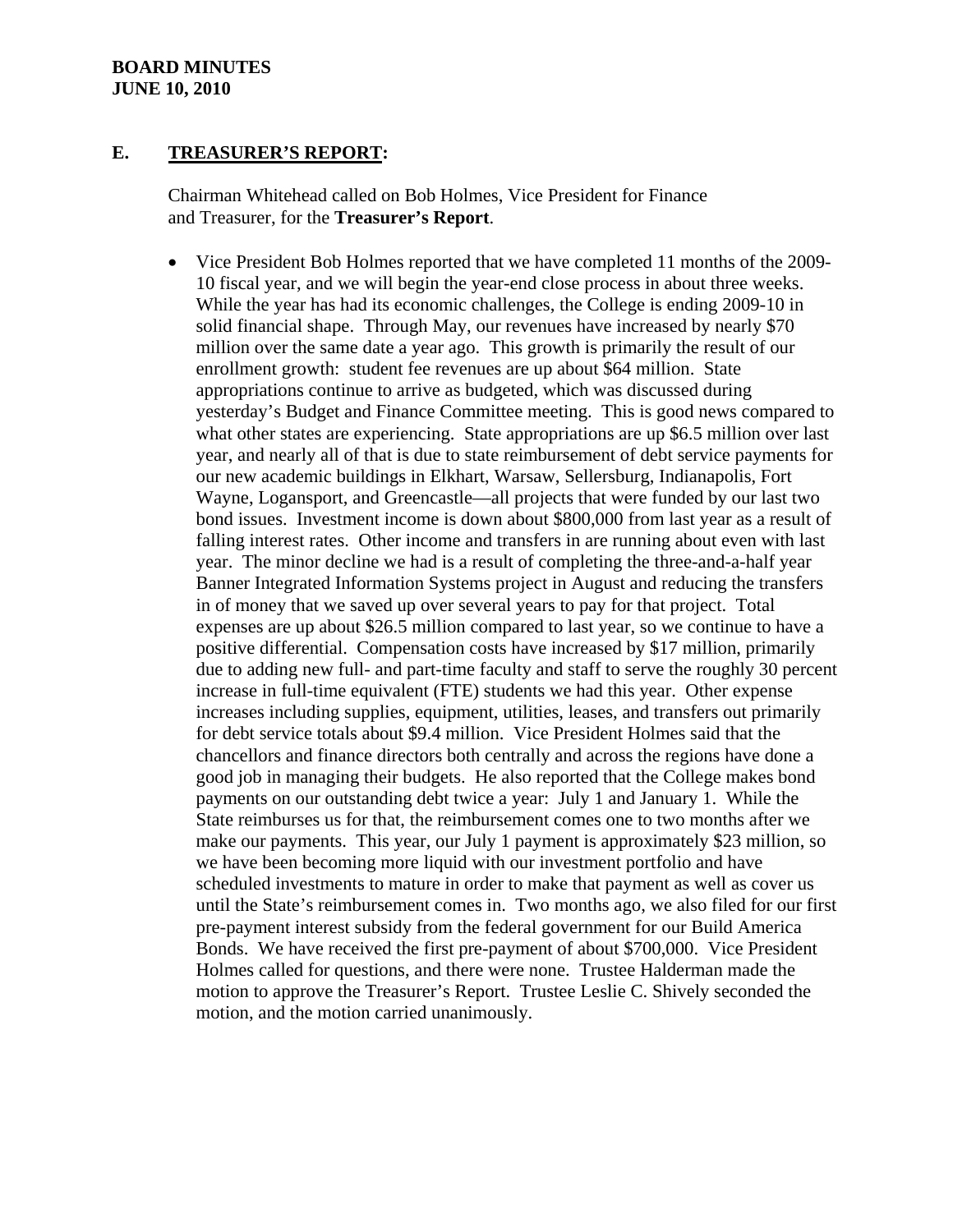## **F. STATE OF THE COLLEGE:**

Chairman Whitehead called on President Thomas J. Snyder for the **President's Report**.

• President Snyder reminded the trustees that Executive Director of Financial Aid Management Ben Burton provided an Engagement Report on Financial Aid during yesterday's Planning and Education Committee meeting. He called upon Chancellor Dr. John Hogan for a report about the Columbus Region.

The engagement report and the regional report were provided for information only; no Board action was required.

(Narratives and PowerPoint presentations were distributed to the Board prior to the meeting and are on file with the approved minutes of this meeting.)

- Reflecting on his two years as President of Ivy Tech Community College, President Snyder said that one of his goals was to make everyone fee empowered—from our 7,000 faculty and staff member to our 150,000 students—and he identified instances where his goal has come to fruition. With involvement from employees across the state, we were able to put together a budget that included a \$16 million rainy day fund. We worked as a team to streamline our furniture purchasing and to use minority- and women-owned businesses and Indiana manufacturers. We are bringing in all of our construction on time. We have worked as a team on the Achieving the Dream initiatives which has led to Indiana's being the only state to have a statewide initiative of getting people into college and successfully completing collage. He said our success today is due to all of the hard work and dedication of every employee and every student. Ivy Tech does change lives, and it is our hope that by changing these lives, Ivy Tech will change Indiana.
- President Snyder provided an overview of the transformation of the College's 2010 Strategic Plan "Changing Lives, Changing Indiana" to the 2013 Strategic Plan "Accelerating Greatness." He invited the two chairs of those two strategic planning councils to give more detailed reports about the evolution of the College's strategic planning process.

Southwest Regional Chancellor Dr. Dan Schenk chaired the 2010 strategic planning council, and he reported that this plan had to come together in a short period of time. The College was about to undergo a reaccreditation visit conducted by the Higher Learning Commission (HLC), and the HLC had previously cited the College's strategic planning process as a weakness. Chancellor Schenk said that while the limited amount of time did not provide the opportunity for a "grass roots" effort, he believes that that 2010 Plan has provided the infrastructure and much of the baseline work to allow the 2013 Strategic Plan to move forward. This was our first experience with putting together a comprehensive strategic plan that included dashboards and metrics. The 2010 Plan expires later this month and a final report will be shared with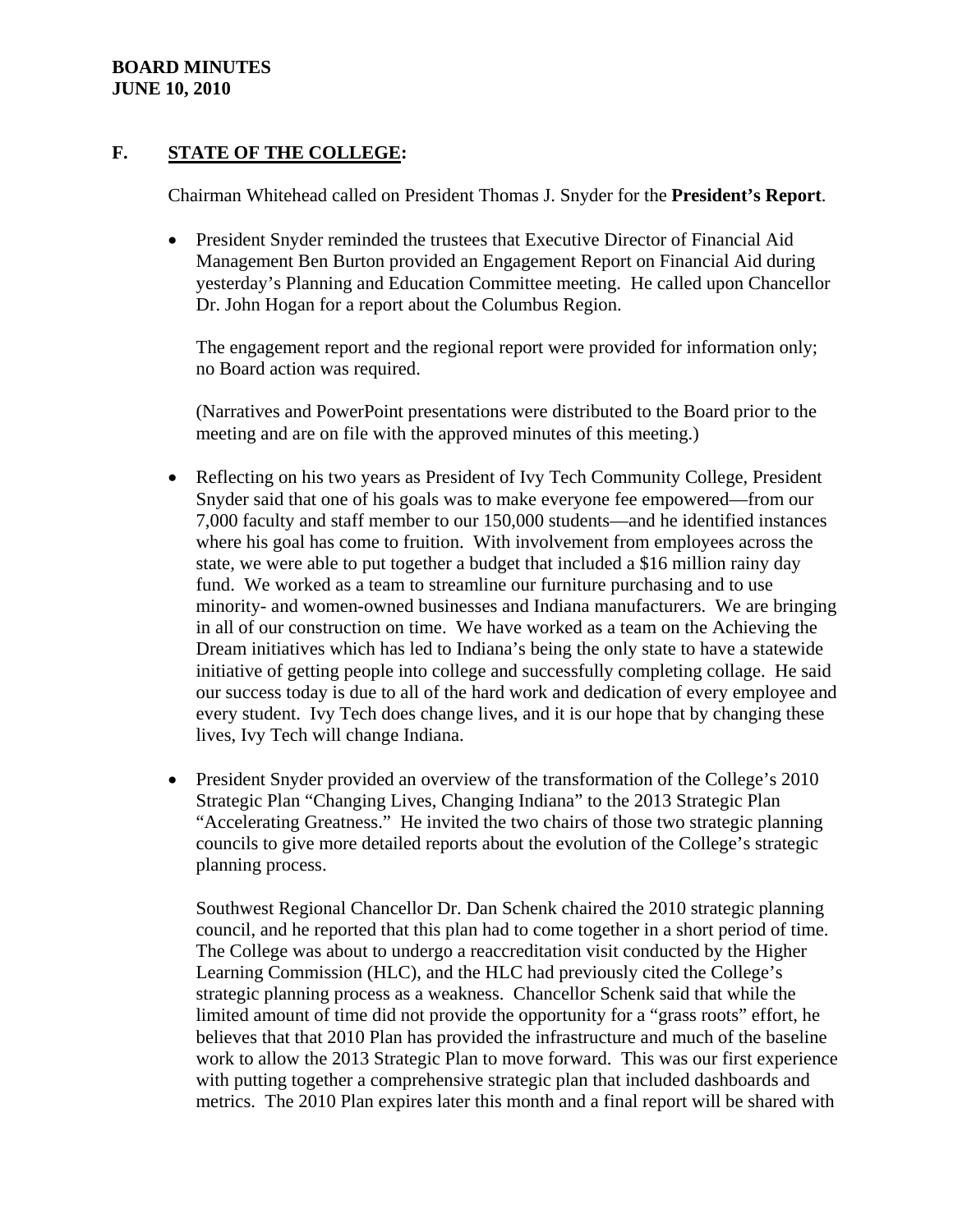the Board at their meeting in August. Tremendous progress on our strategic planning process has been made to date, and Chancellor Schenk thanked the trustees for the continued support.

Richmond Regional Chancellor Jim Steck chairs the 2013 strategic planning committee, and he recognized Dr. Schenk for all of his help with the development of the 2010 Plan. He and his group took the college to the next level in the strategic planning process. He said that this strategic planning process continues to involve hundreds of Ivy Tech faculty and staff from all over the College, as well as community leaders from all over the state. We have strategy champions, teams of initiative champions, metric owners, and a communications team. This Plan will also have dashboards and metrics of inputs and outputs. Chancellor Steck said that detailed progress reports will be provided to the Board three times a year, in October, February, and June; and a launch report to kick things off will be provided at the Board meeting in August. The progress reports have been structured as "executive summary" reports that will include electronic links to web pages in the event anyone wants to see more detail about what is happening from each of the initiatives. Vice President for Communications and Marketing Jeff Fanter reminded the trustees about the College's Accelerating Greatness website and provided a brief demonstration of the site. He explained that the site is constantly updated with current information citing that that the executive dashboards were recently added. Trustee Findlay said it would be useful for the trustees to receive e-mail prompts with links to the notable updates. Vice President Fanter said this would be added to the communications plan. Concluding the report, Chancellor Steck acknowledged all of the work and progress made by all of the various teams of employees, students, and community leaders across the College and state on the 2013 Strategic Plan.

• President Snyder said that the success of the country was built upon the strong middle class. The people most impacted by the current financial situation are those in the middle class or just on the fringes of middle class. They may not quite have the skill set to get to where they want to be in the middle class. Part of that deals with education. Education is critically important to change what we do today. The focus of the country is that we need to fix our educational system in K-12. Radical changes need to be made, but it will take time. The only change agent for those people is the community college, a fact that is now starting to be recognizes. Now, Ivy Tech is a critical policy tool not only in Indiana but also across the country.

## **G. OLD BUSINESS:**

Chairman Whitehead called for old business, and there was none.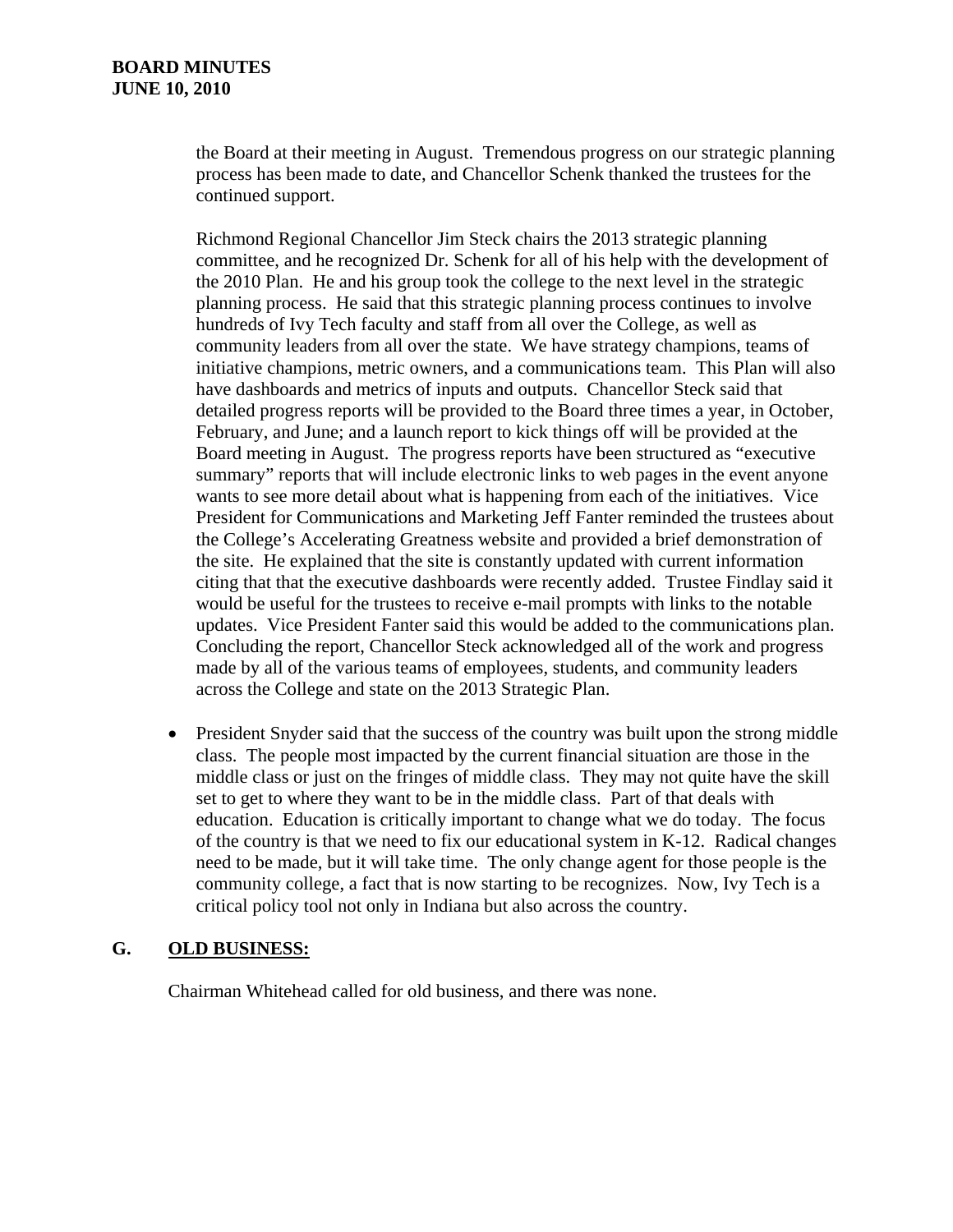## **H. NEW BUSINESS:**

Chairman Whitehead called for new business.

- Chairman Whitehead thanked Chancellor Hogan and his staff for their hospitality hosting these meetings. She also thanked Trustee Moravec for hosting last night's reception.
- Chairman Whitehead explained that the terms of several regional trustees expire on June 30 each year, on a staggered basis. Additionally, she explained that vacancies exist on certain regional boards. The respective Regional Board Nominating Committees recommend that the candidates named on the attachment to the resolution be either appointed or reappointed to serve on their respective regional boards. Trustee Halderman moved to approve **Resolution Number 2010-40, Appointment and Reappointment of Regional Trustees**, with the names set forth in the attachment to the resolution. Trustee Findlay seconded the motion, and Chairman Whitehead called for further discussion. Trustee Schreckengast said Mr. Jerry Hendress is currently very active on the Lafayette Regional Board and welcomes his reappointment. He also said that new candidates, Dr. Isaac Rivera and Mr. Greg Thoennes, would be great additions to the Lafayette Regional Board. Trustee Buskirk said that Ms. Sandra Kemmish is a new Northeast Regional trustee candidate who sought us out; Trustee Buskirk said she is excited to see her involved in Ivy Tech. Trustee Findlay said that Ms. Maritza Robles is very active on the North Central Regional Board and her affiliation as the director of bilingual services with South Bend Community Schools provides us with an important bridge with the Latino and Hispanic community. Trustee Walkup said that Mr. David R. Doerr and Mr. Norman Lowery have been active on the Wabash Valley Regional Board and he supports their reappointment. Chairman Whitehead called for further discussion, and there was none. The motion carried unanimously.